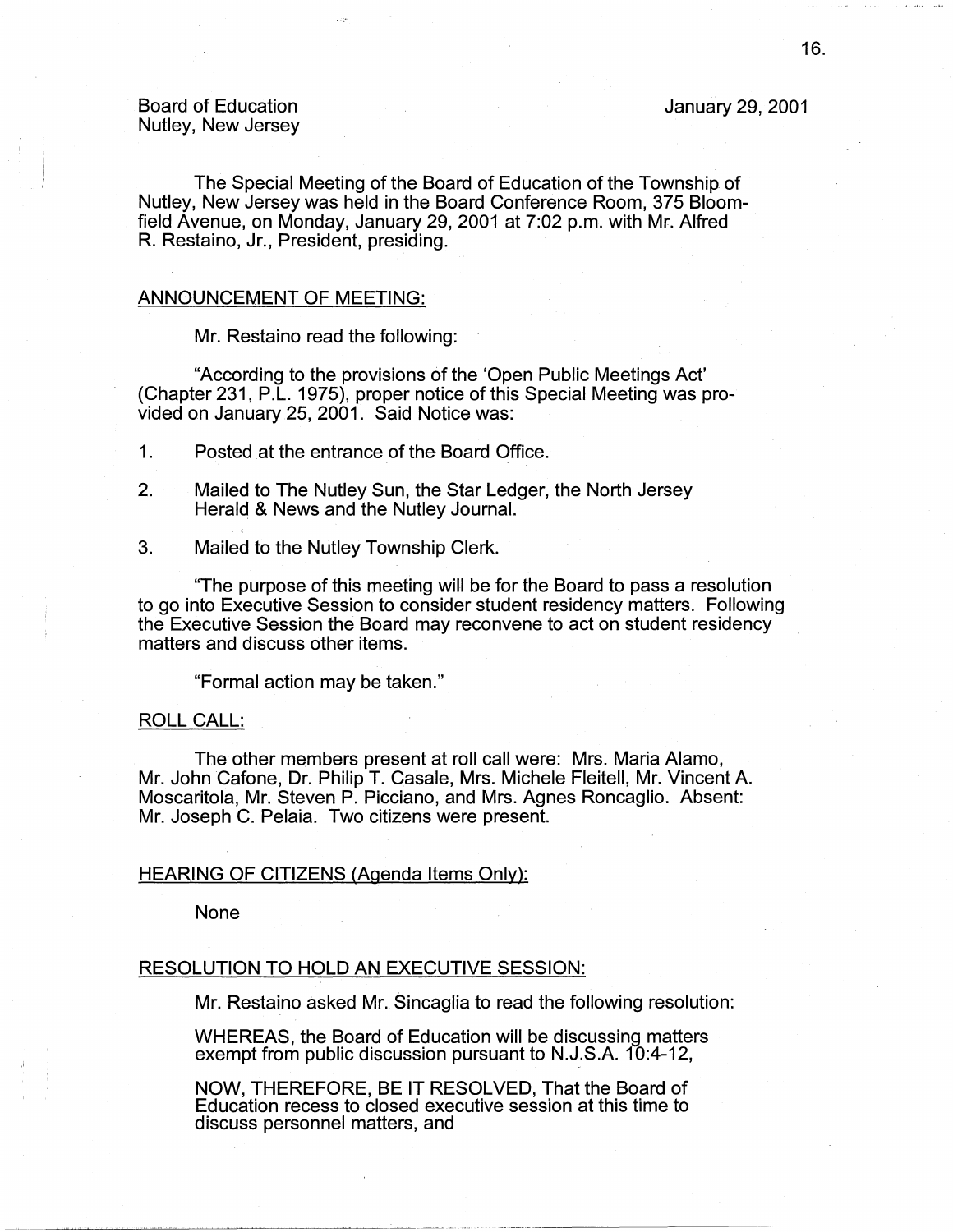BE IT FURTHER RESOLVED, That the results of the discussions will be made public by inclusion on the agenda of a subsequent meeting of the Board of Education or when the reasons for discussing such matters in closed session no longer exist.

Mr. Moscaritola moved that the resolution be adopted, seconded by Mrs. Roncaglio and unanimously approved by the Board.

### RECESS MEETING:

Mr. Restaino declared a recess at 7:05 p.m.

#### RESUME MEETING:

The meeting resumed at 9:09 p.m.

It was moved by Mr. Moscaritola, seconded by Mrs. Alamo to remove student from enrollment from the Nutley Public Schools. On a roll call vote the motion was unanimously adopted by the Board.

It was moved by Mr. Moscaritola, seconded by Mrs. Fleitell to remove student from the Nutley Public Schools. On a roll call vote the motion was unanimously adopted by the Board.

Dr. Serafino asked the Board if they reviewed the information on the Italy trip and all agreed that the trip could proceed as planned.

Dr. Serafino also reported that it was recommended that beginning September, 2001 that Advanced Placement (AP) courses at the high school be ranked higher than presently. They would be ranked as a six as opposed to a five. It was noted that the Superintendent has the authority to do this pursuant to Board policy. There was some discussion on how this might impact current Juniors who may already have had an AP course that would not count next year. Dr. Serafino indicated that she would investigate this further.

Dr. Serafino asked the Board to think about the fact that this year we reduced the number of students required in kindergarten from 50 to 48 and how they felt about doing that at the lower grades. No decision has been made at this point.

Dr. Serafino reported on the letter she received from the Chief of Police regarding three school crossing guard positions which would be eliminated. After a considerable amount of discussion on this item, Mr. Restaino suggested that a letter be sent to the Police Chief.